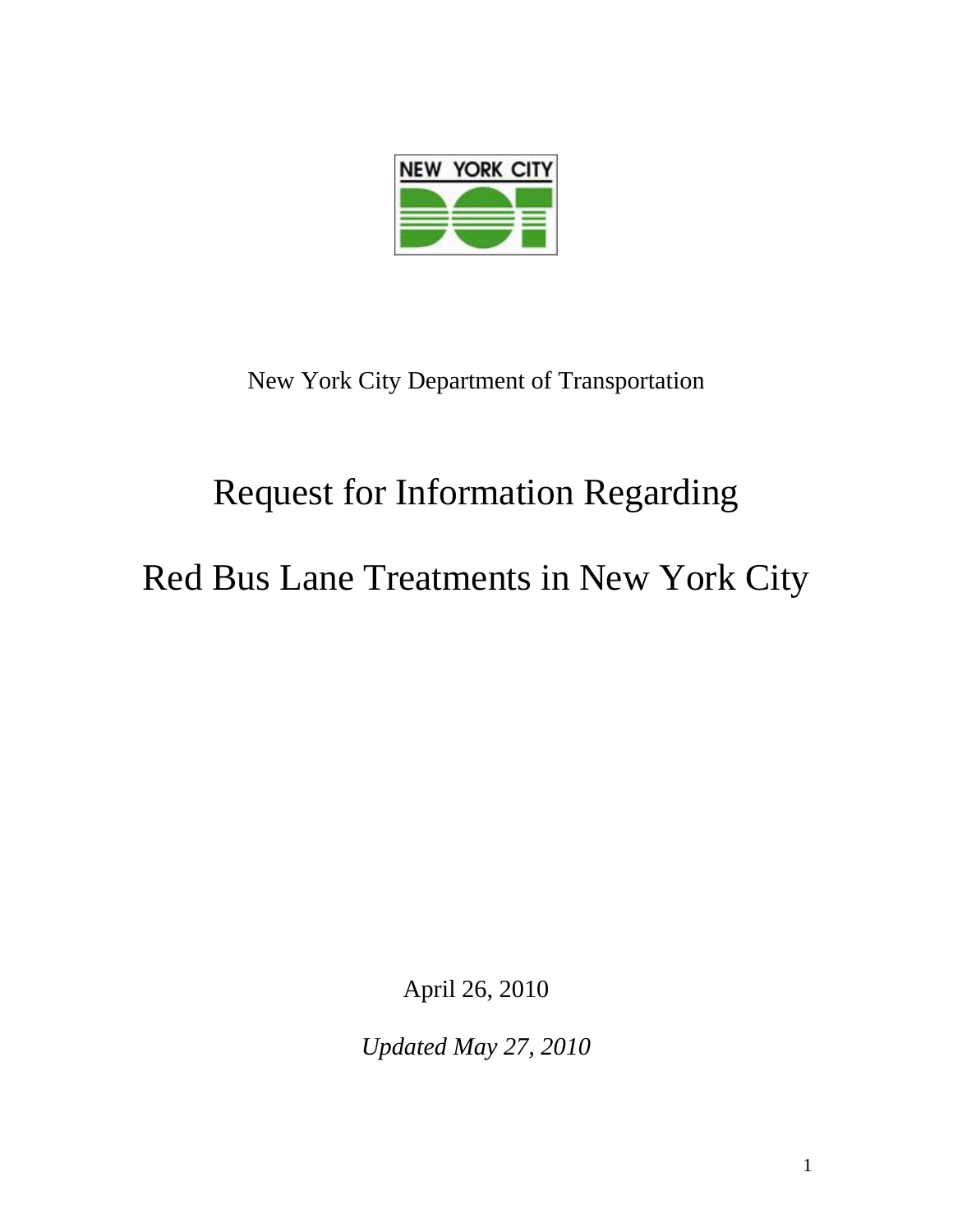## **1. RFI Purpose**

This Request for Information (RFI) has been issued to inform interested parties that the New York City Department of Transportation (DOT) intends to identify a set of best practices for the installation and maintenance of red-colored bus lanes in the City of New York. DOT is seeking to identify the most durable and cost-effective red bus lane treatments for different roadway types, including existing asphalt, new asphalt, existing concrete, and new concrete. To that end, this RFI seeks information on red lane products from their manufacturers, including product specifications, installation guidelines, and cost and durability data. In addition to the RFI, DOT may conduct laboratory and field tests of various red lane products and is seeking to identify manufacturers who are interested in participating in such tests. If DOT decides to pursue a laboratory or field test, manufacturers would be invited to participate, subject to the conditions outlined in Section 3.

## **2. Background**

#### **2.1 The Joint NYCT-DOT BRT Program**

Bus Rapid Transit (BRT) is a cost-effective approach that cities around the world have used to make riding the bus more like riding fixed rail transit. BRT combines a package of features, including off-board fare payment, bus lanes, traffic signal priority, enhanced stations, real time bus arrival information, low-floor buses, and branding to improve bus performance.

MTA New York City Transit (NYCT) and DOT are currently moving forward with five BRT routes in New York City. One route, called the Bx12 Select Bus Service (SBS), began service on Fordham Road in the Bronx in the summer of 2008, and has significantly reduced travel times and increased ridership. DOT has also implemented preliminary bus lane improvements along 34<sup>th</sup> Street in Manhattan, leading to improved bus speed and reliability. DOT and NYCT are exploring the potential for additional routes beyond the five pilot corridors.

For more information on BRT in New York City, visit: http://www.nyc.gov/brt

#### **2.2 Experience with Red Bus Lanes**

As part of Select Bus Service (SBS) on Fordham Road in the Bronx and 34<sup>th</sup> Street in Manhattan, DOT has installed high-visibility red bus lanes, the first such lanes in New York City. When DOT began considering red bus lanes as part of the bus rapid transit program, the agency sought to identify a red lane product that fulfilled the following criteria:

- High visibility: the product provided a clear visual signal to drivers;
- Durability: the product would last at least 3 years in a good to fair condition;
- Safety: the product provided adequate skid resistance for vehicles;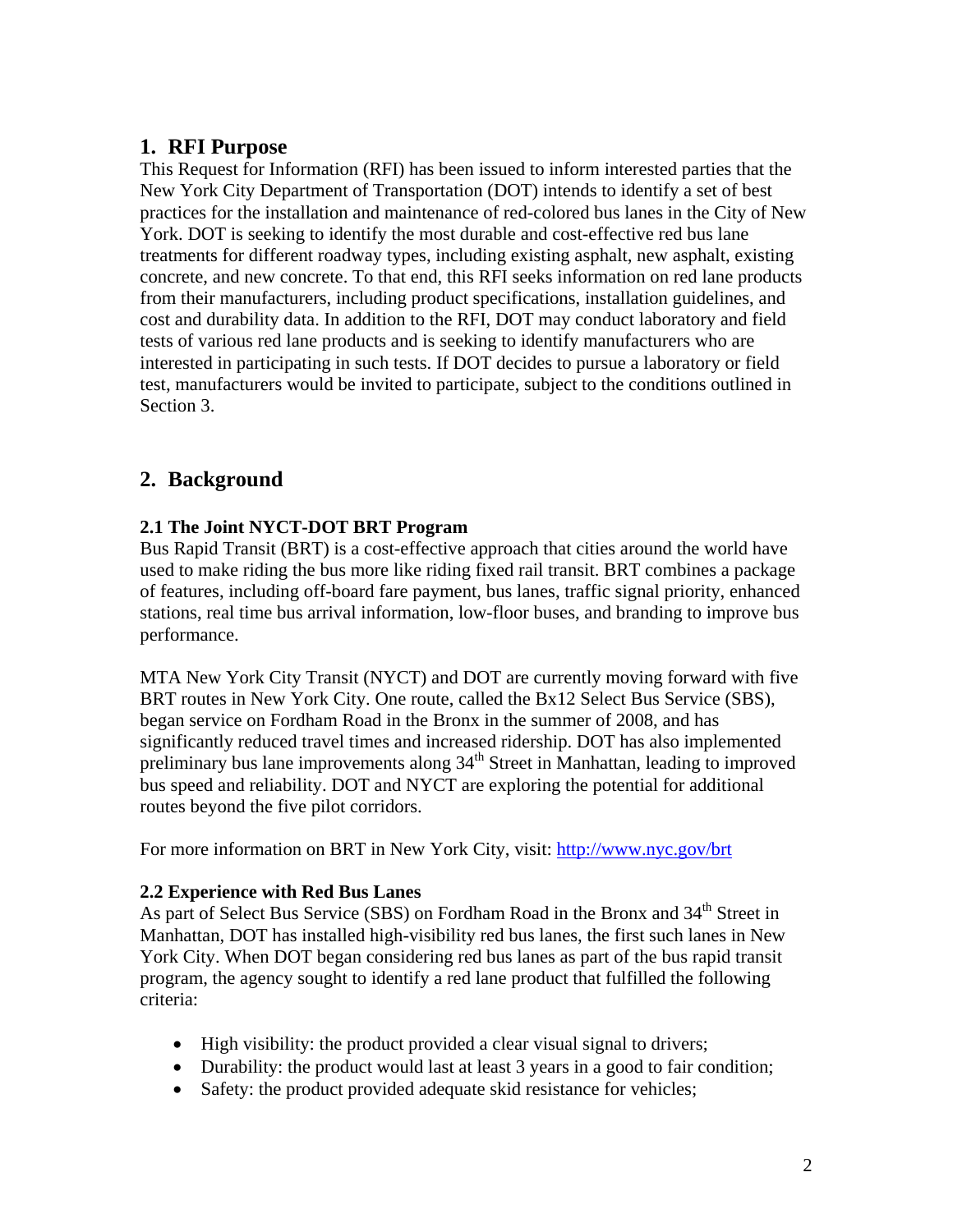- Low cost: the product had a low life-cycle cost;
- Ease of installation: product installation was technically feasible within an urban environment and did not require prolonged lane closure; and
- Ease of patching: the product color and look could easily be matched by utility companies that were repaving utility cuts.

Based on an informal review and evaluation of available products, DOT decided to use a high-durability paint for its red lane applications on Fordham Road and 34<sup>th</sup> Street.

The red treatment has proved more effective than standard bus lane markings in deterring illegal use of the lanes and has resulted in increased bus speeds and service reliability. Based on this success, DOT plans to install additional red lanes as part of future BRT routes, including the First Avenue/Second Avenue corridor in Manhattan and the Nostrand Avenue/Rogers Avenue corridor in Brooklyn, and on other key bus lane segments. The durability of the red lanes, however, has been poor in some cases, particularly on concrete roadways and on older asphalt. These durability issues are outlined in greater detail in Appendix A.

## **3. RFI Description**

In an effort to identify more durable red lane treatment options, DOT is planning to evaluate different red lane products and processes and to identify best practices for future red lane installations. Rather than identify one product for all circumstances, DOT is seeking to identify the best product type or process for each road surface type that is common in New York City, including existing asphalt, new asphalt, existing concrete, and new concrete. The project includes two phases: red lane product and process identification and, if pursued, laboratory and field testing.

#### **3.1 Product Research**

In addition to the RFI, DOT will review available research and data on red lane products and processes. The chart on the next page provides a preliminary list of the types of products and processes DOT will likely evaluate. Future research and the results of the RFI may lead to the identification of additional product types.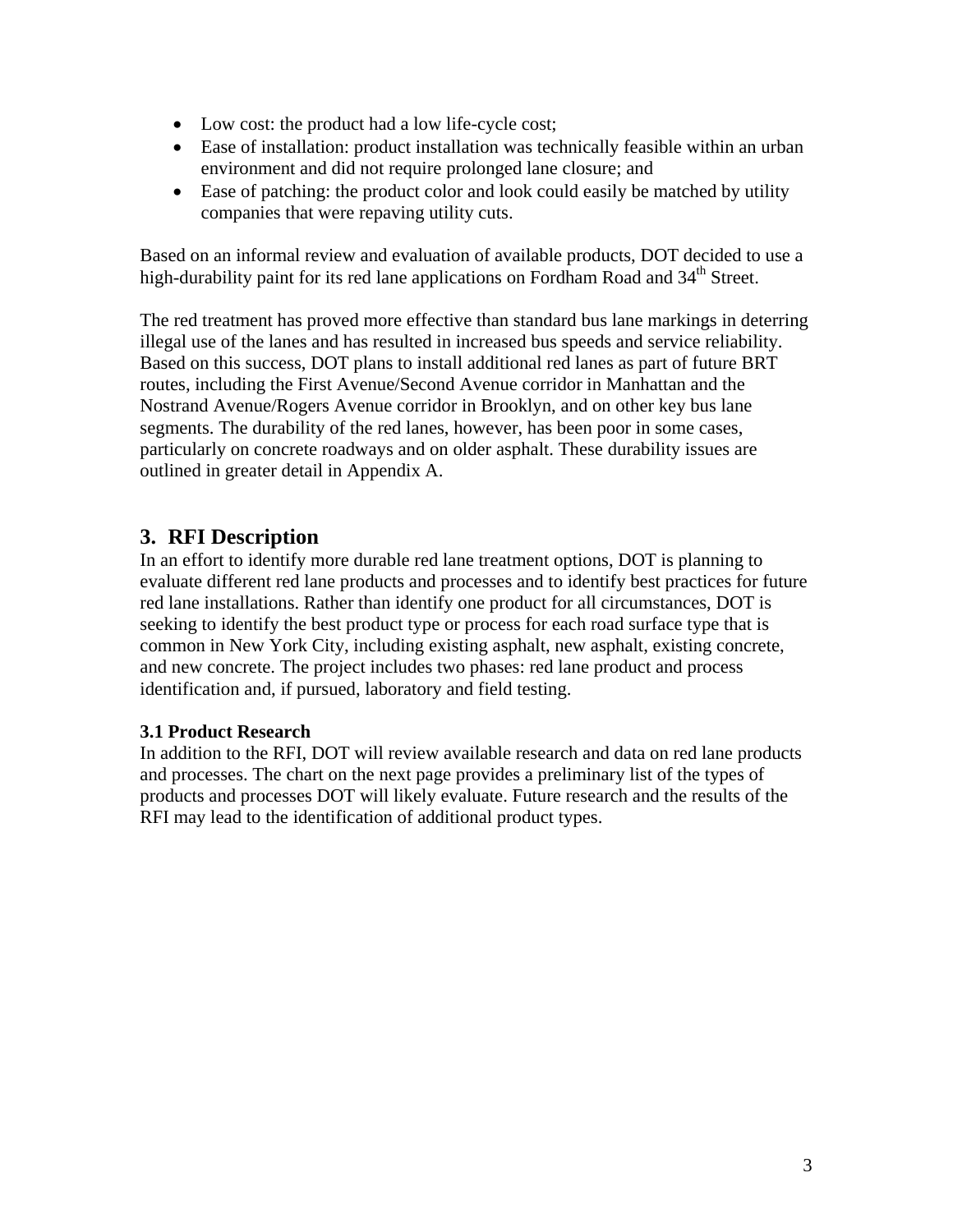| <b>Surface</b>    | <b>Potential Treatment Options</b>                             |
|-------------------|----------------------------------------------------------------|
| Existing asphalt  | Paint<br>$\bullet$                                             |
|                   | Epoxy and aggregate surfacing                                  |
|                   | Micro-surfacing                                                |
|                   | Pre-treatment options: power washing, primers, and             |
|                   | sealants                                                       |
|                   | Others products and processes                                  |
| New asphalt       | Paint                                                          |
|                   | Epoxy and aggregate surfacing                                  |
|                   | Micro-surfacing<br>$\bullet$                                   |
|                   | Tinted asphalt<br>$\bullet$                                    |
|                   | Pre-treatment options: power washing, primers, and             |
|                   | sealants                                                       |
|                   | Others products and processes                                  |
| Existing concrete | Paint<br>$\bullet$                                             |
|                   | Epoxy and aggregate surfacing                                  |
|                   | Micro-surfacing                                                |
|                   | Pre-treatment options: power washing, primers, and<br>sealants |
|                   | Others products and processes                                  |
| New concrete      | Paint                                                          |
|                   | Epoxy and aggregate surface                                    |
|                   | Micro-surfacing<br>$\bullet$                                   |
|                   | Tinted concrete<br>$\bullet$                                   |
|                   | Pre-treatment options: power washing, primers, and             |
|                   | sealants                                                       |
|                   | Others products and processes                                  |

#### **Surface Types and Treatment Options Chart**

#### **3.2 Laboratory and Field Testing**

After reviewing the RFI submissions and conducting its own research, DOT may choose to conduct a laboratory test and/or a field test of select products and processes. If DOT decides to conduct a laboratory test, the agency would invite select manufacturers to provide a sample of their product for testing at no cost to DOT (a minimum sample of product necessary to cover 35 square feet may be requested). DOT would then conduct a formal analysis of the durability of a range of products using various laboratory techniques. If DOT decides to conduct a field test, DOT would invite select manufacturers to install a section of red bus lane on a New York City street designated by DOT. Manufacturers would be responsible for installing the section of red lane at their own cost (a minimum test strip of 12' by 80' may be requested). DOT would provide basic logistical support to those firms selected to participate in the field test. DOT would then conduct a formal analysis of the durability of a range of products over the course of several months. Submission of a RFI response by a respondent does not guarantee an invitation to participate in either a lab test or field test. Manufacturers selected to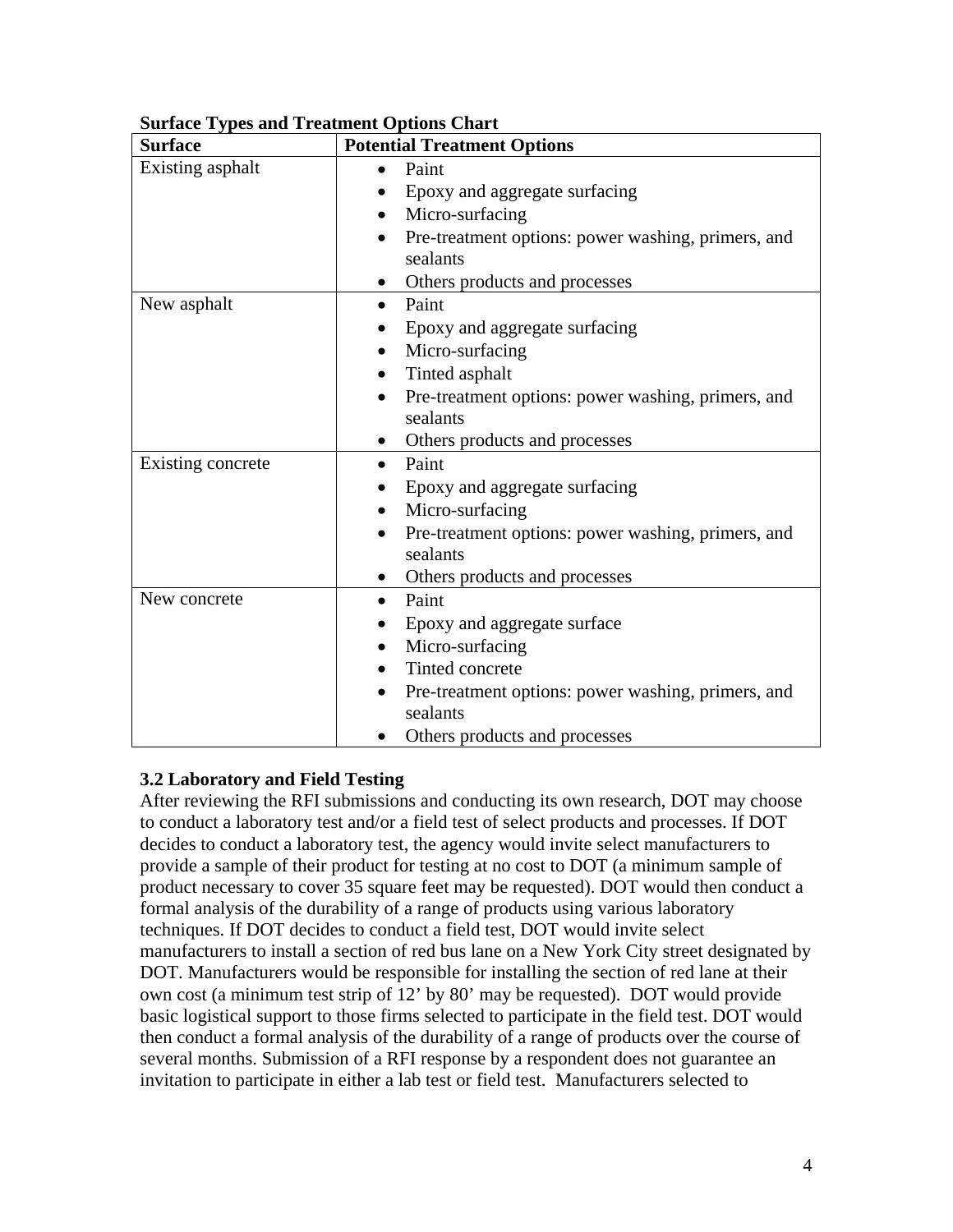participate in the field test would be required to sign an on-site release and indemnification form (see Appendix B).

#### **3.3 Best Practices**

Based in part on the results of its research and the field and laboratory tests, if conducted, DOT will then develop a set of best practices for the installation and maintenance of red bus lanes in New York City to guide future red lane projects.

## **4. Questions for Respondents**

Respondents to the RFI are requested to submit a proposed red lane treatment approach for one or more of the following surface types: existing asphalt, new asphalt, existing concrete, and new concrete. This approach should include product type, installation guidelines and options, and maintenance guidelines. Respondents are requested to explain how their treatment approach meets the criteria laid out in section 2.2 and, if applicable, addresses one or more of the challenges encountered by DOT in its previous red bus lane projects (see Appendix A). Respondents should also discuss how installation of their treatment is feasible within New York City's demanding operating environment. Additional questions may be presented to respondents by DOT.

In their response, respondents should address the items listed below in Sections 4.1 through 4.7:

#### **4.1 Product Information**:

- Product(s) name(s)
- Product description
- Intended surface type(s) for each product
- Product color options
- Standard product specification sheet(s)
- Photographs of installed product

#### **4.2 Installation Method:**

- Recommended pre-treatment process (if any)
- Outdoor temperature requirements for installation (if any)
- Recommended manual installation process options (if any)
- Recommended mechanized installation process options (if any)
- Curing/drying time required for product to set (if any)
- Photographs of installation process (if available)
- Other technical specifications related to installation (if any)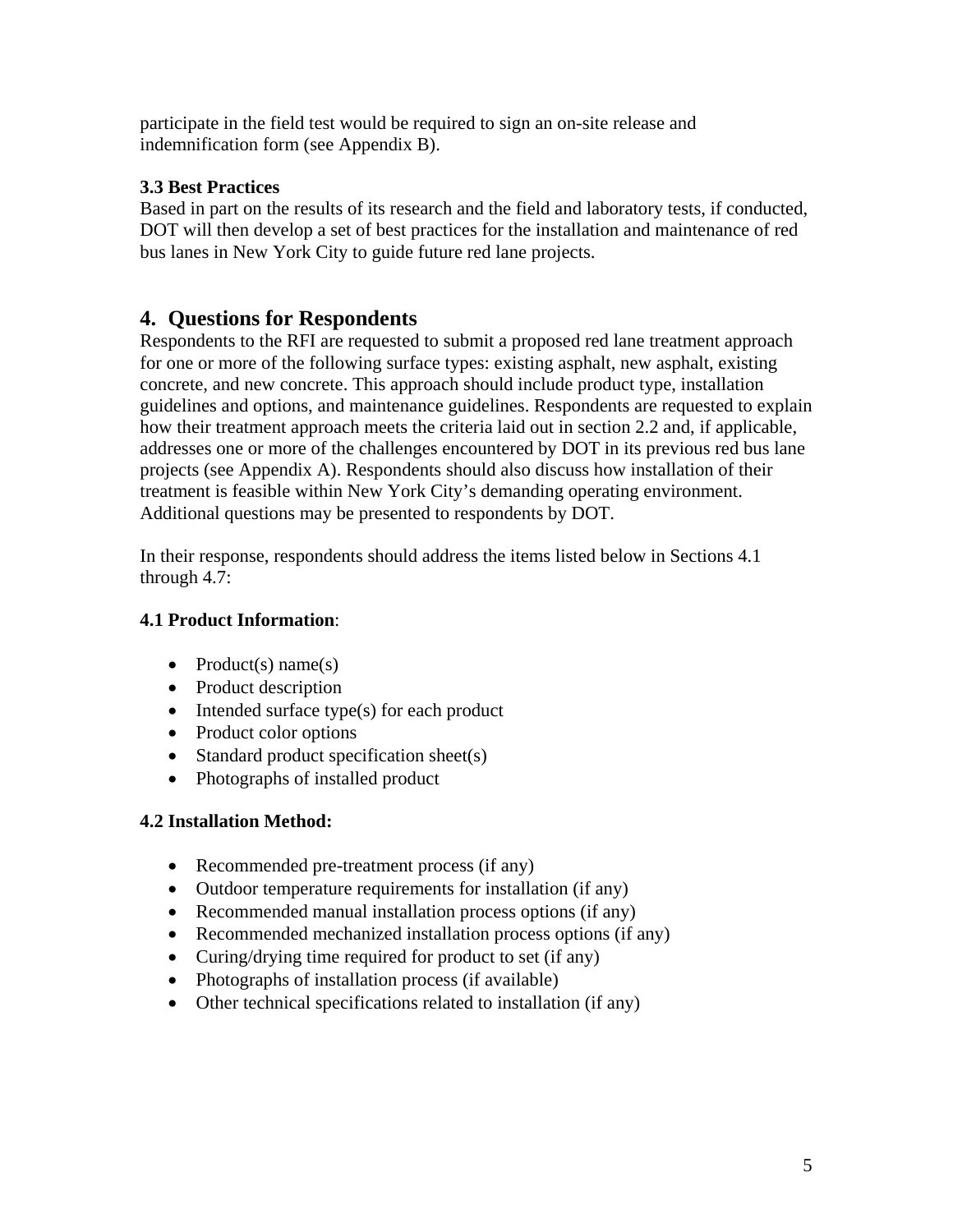#### **4.3 Examples of Product Installation:**

- Relevant examples in the United States or abroad of product installation in a high traffic environment (if any)
- Photographs of relevant examples (if available)
- References (at least 3): contact name and information for at least three clients which have installed this product in a similar environment

#### **4.4 Maintenance:**

• Recommended maintenance practices to improve product longevity and appearance (if any)

#### **4.5 Durability Data:**

- Summary of research, reports, or data on product durability (if any)
- Impact of snow plowing and road salt on product
- Estimated useful life of the product in a high traffic application in New York City\*

*\* This estimate will be used by DOT for research purposes only and will not constitute a product guarantee on the part of the respondent.* 

**4.6 Skid Resistance.** Respondents should provide the following information:

• Discussion of the products skid resistance properties and its appropriateness for use in a bus lane

**4.7 Product Cost.** Respondents should provide the following information:

- Estimated material cost (per square foot)\*
- Estimated installation cost in New York City (per square foot)\*

*\* These estimates will be used by DOT for research purposes only and will not constitute an offer of a guaranteed price on the part of the respondent.* 

## **5. Submission Requirements**

All submittals (Submittals) must be in writing and in electronic PDF format (CD ROM) and delivered **by-hand or by a nationally recognized express mail carrier** to DOT at the address designated in Section 5.2 below. Submittals should be organized into two parts as listed in Sections 5.1.1 and 5.1.2 below.

#### **5.1 Response**

5.1.1 Respondent's Information (maximum of 5 pages)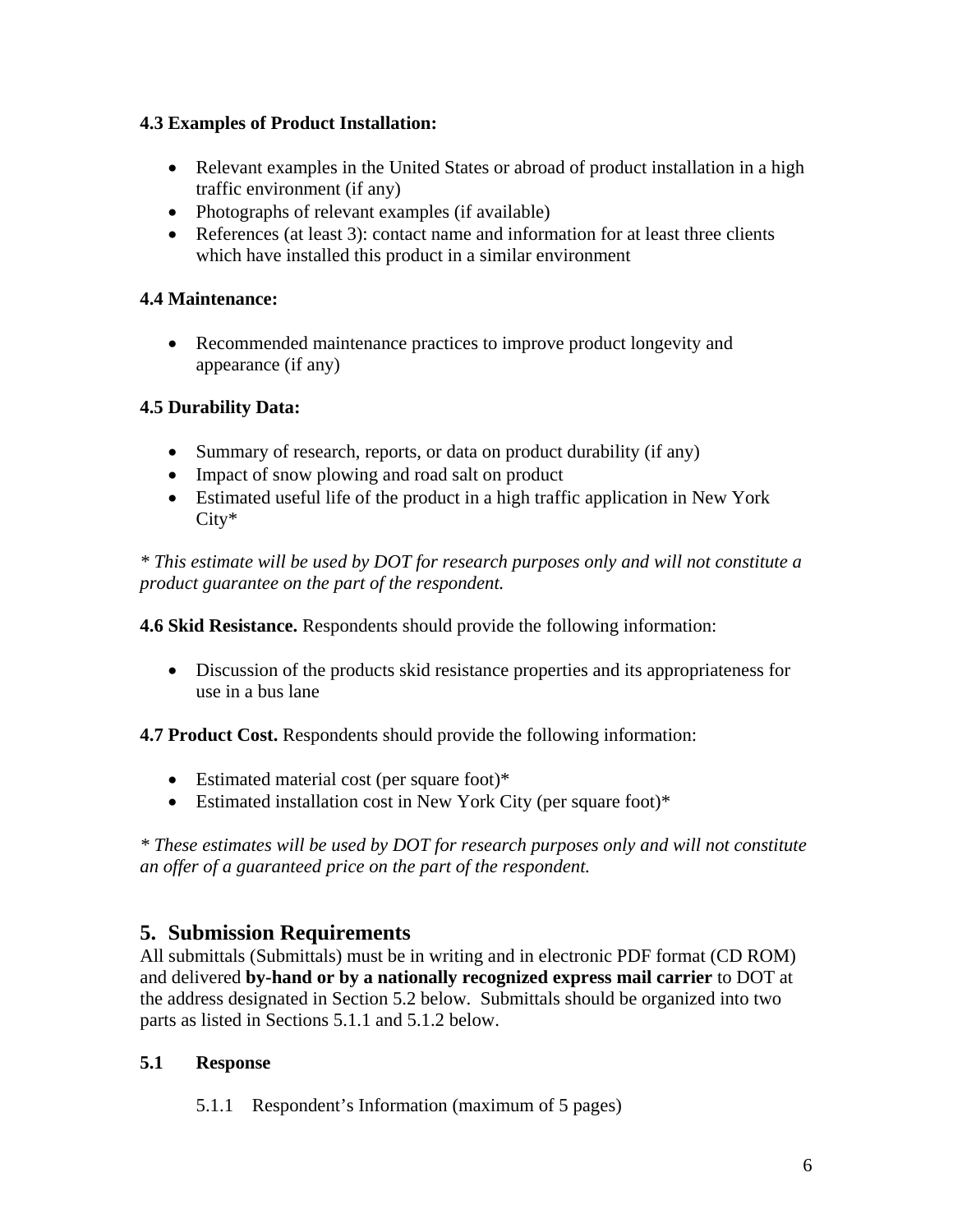- Provide contact information, including, the legal name of your firm or entity, business address, name of contact, telephone, email and Federal Tax Identification number (EIN).
- Provide a summary of your firm's background and experience related to red bus lane treatments. Please do not submit standard marketing materials.
- 5.1.2 Respondent's Product or Process (maximum of 20 pages)
	- Describe your product or process, identify the surface type or types it is appropriate for, and describe how it will meet the criteria laid out in section 2.2. Discuss how your product may address one or more of the challenges identified in Appendix A. Provide the data requested in sections 4.1 to 4.7.

#### **5.2. Submission Details**

Please submit five hard copies of your submission, printed on both sides (double-sided) on paper with no less than 20% post-consumer material content, and a PDF version of your submission on CD-ROM by June 11, 2010 at 4:00 p.m. Eastern Standard Time (EST), to:

> New York City Department of Transportation 55 Water Street, 9<sup>th</sup> Floor New York, NY 10041 Attn: Will Carry, Division of Planning & Sustainability

*\* Please note: the deadline for submissions has been extended from June 2 to June 11, 2010.* 

#### **5.3 Inquiries**

Any inquiries concerning this RFI should be directed by e-mail, under the subject line "Red Bus Lane Treatment RFI Q&A", to RedLaneRFI@dot.nyc.gov. All questions must be submitted no later than May 28, 2010 at 4:00 p.m. EST. DOT will post these answers on their website at http://www.nyc.gov/html/dot/html/about/rfpintro.shtml.

*\* Please note: the deadline for questions has been extended from May 19 to May 28, 2010.* 

## **6. Additional Information**

**6.1** This RFI is not intended as a formal offering for the award of a contract or for participation in any future solicitation.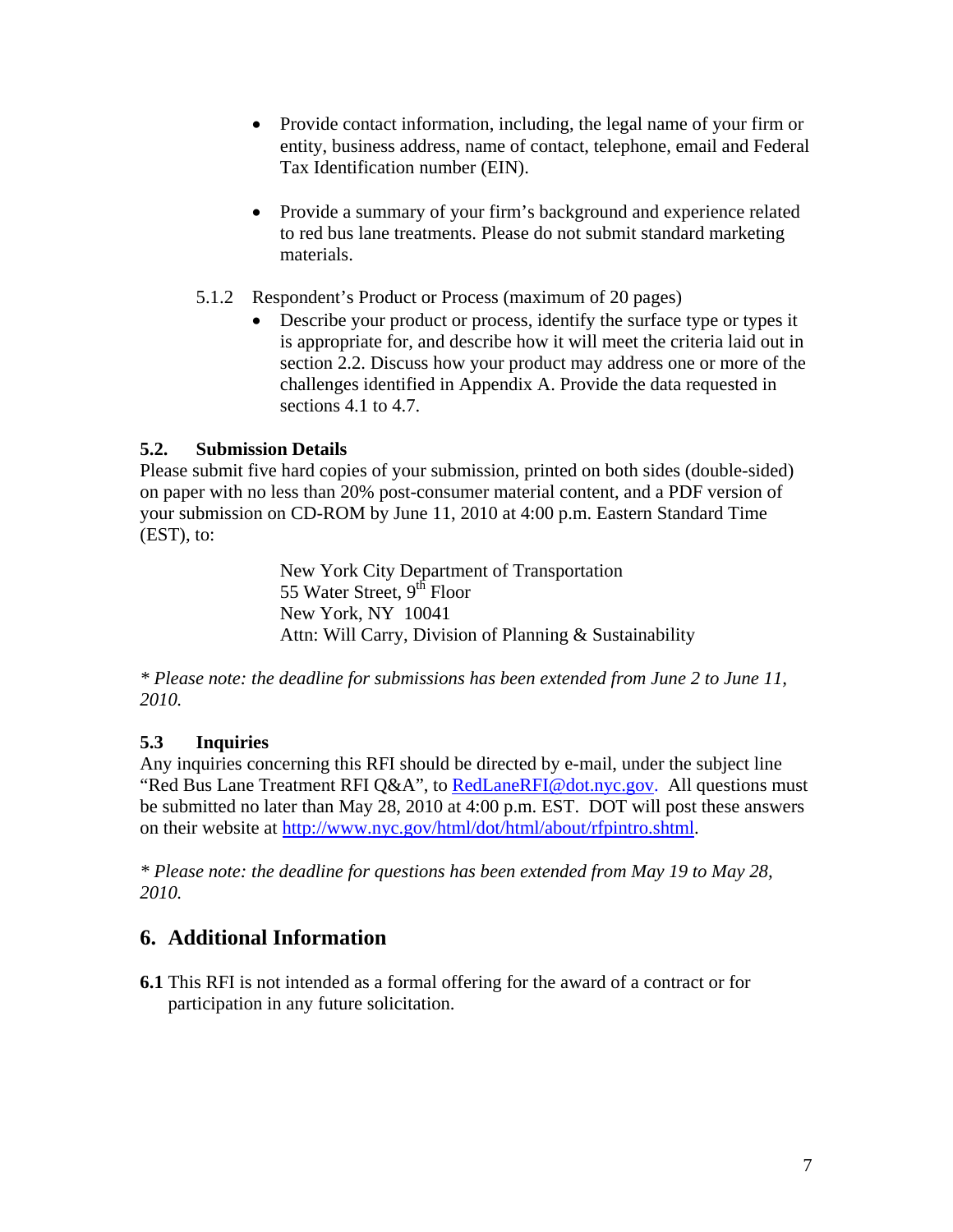- **6.2** DOT, the City and their officials, officers, agents and employees make no representation or warranty and assume no responsibility for the accuracy of the information set forth in this RFI.
- **6.3** No information contained in submissions shall be deemed confidential and such information may be shared with others as deemed appropriate by DOT. Therefore, please do not submit any information that may be deemed proprietary in nature.
- **6.4** Neither DOT nor the City shall be liable for any costs incurred by any respondent in the preparation, submittal, presentation or revision of its submission. Neither DOT nor the City shall be obligated to pay and shall not pay any costs in connection with the preparation of such submissions.
- **6.5** All submissions shall become the property of DOT and the City and shall not be returned.
- **6.6** DOT at its sole discretion reserves, without limitation, the right to:
	- 6.6.1 Withdraw the RFI at any time;
	- 6.6.2 To discuss various red lane approaches with one or more respondents (including parties not responding to the RFI);
	- 6.6.3 Use the ideas and/or submissions in any manner deemed to be in the best interests of DOT and the City, including but not limited to soliciting competitive submissions relating to such ideas or proposals and/or undertake the prescribed work in a manner other than that which is set forth herein; and
	- 6.6.4 Change any terms of the RFI.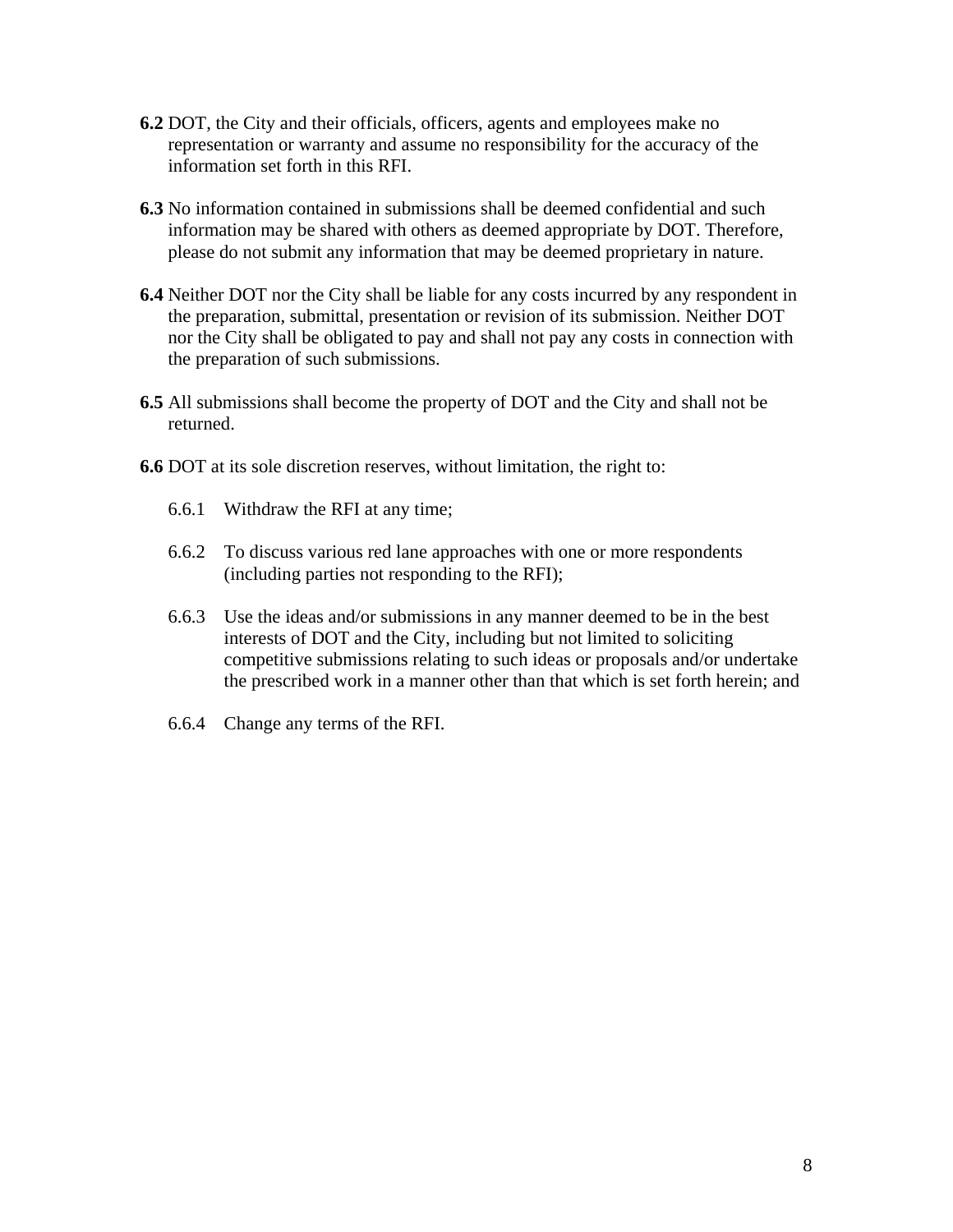# Appendix A: New York City's Experience with Red Bus Lanes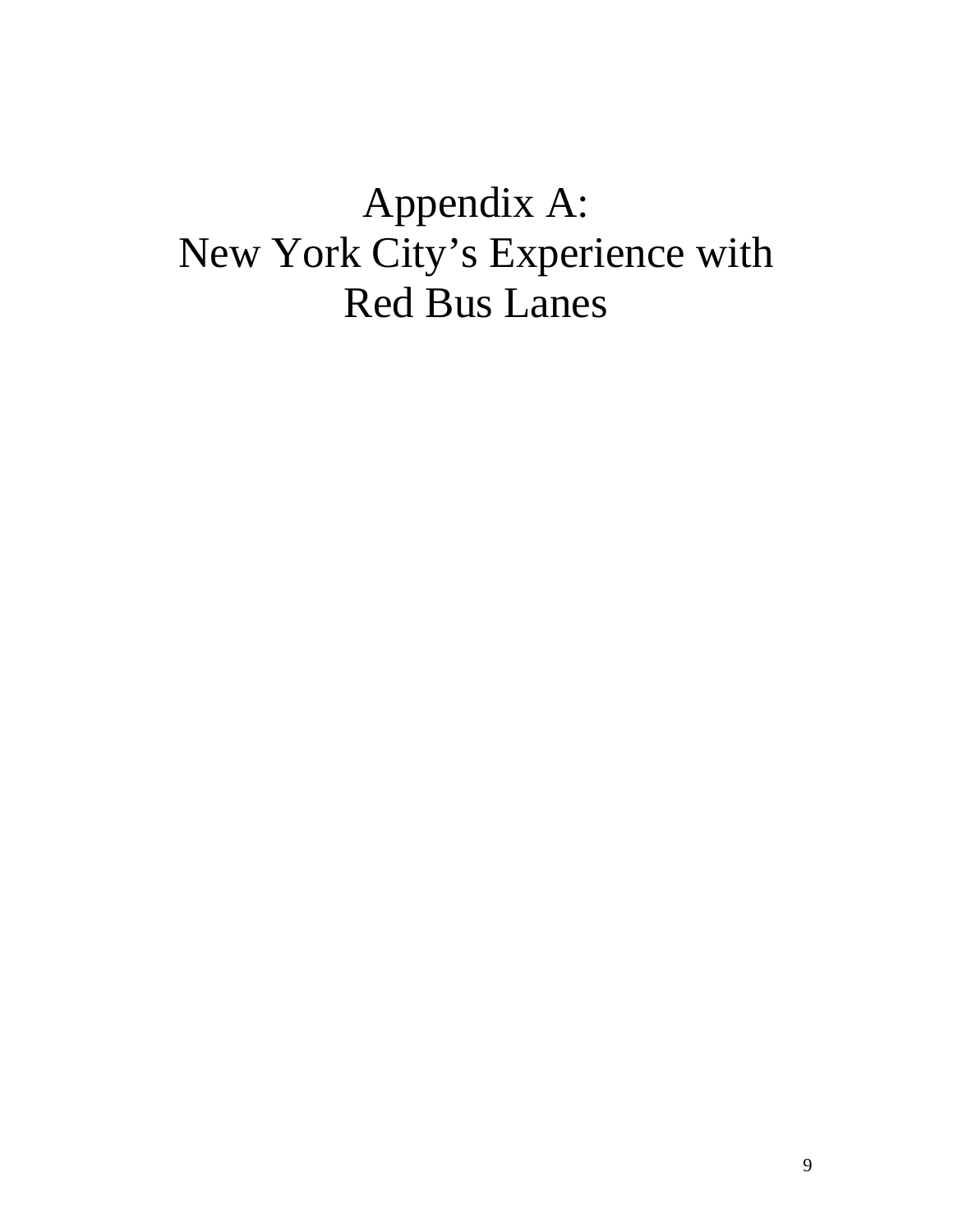DOT has used a high-durability paint for its red lane applications on Fordham Road and 34<sup>th</sup> Street. Our experience with this approach has revealed several challenges:

#### *Concrete Adherence*

The red lane paint does not adhere well to concrete and rapidly peels off within a matter of months. This occurs on scarified concrete and smooth concrete roadways and on concrete bus pads. This problem is consistent with the challenges DOT encounters installing thermoplastic road markings on concrete roadways such as First Avenue. This issue has arisen on the concrete sections of Fordham Road and on the concrete bus pads on Fordham and on 34<sup>th</sup> Street.



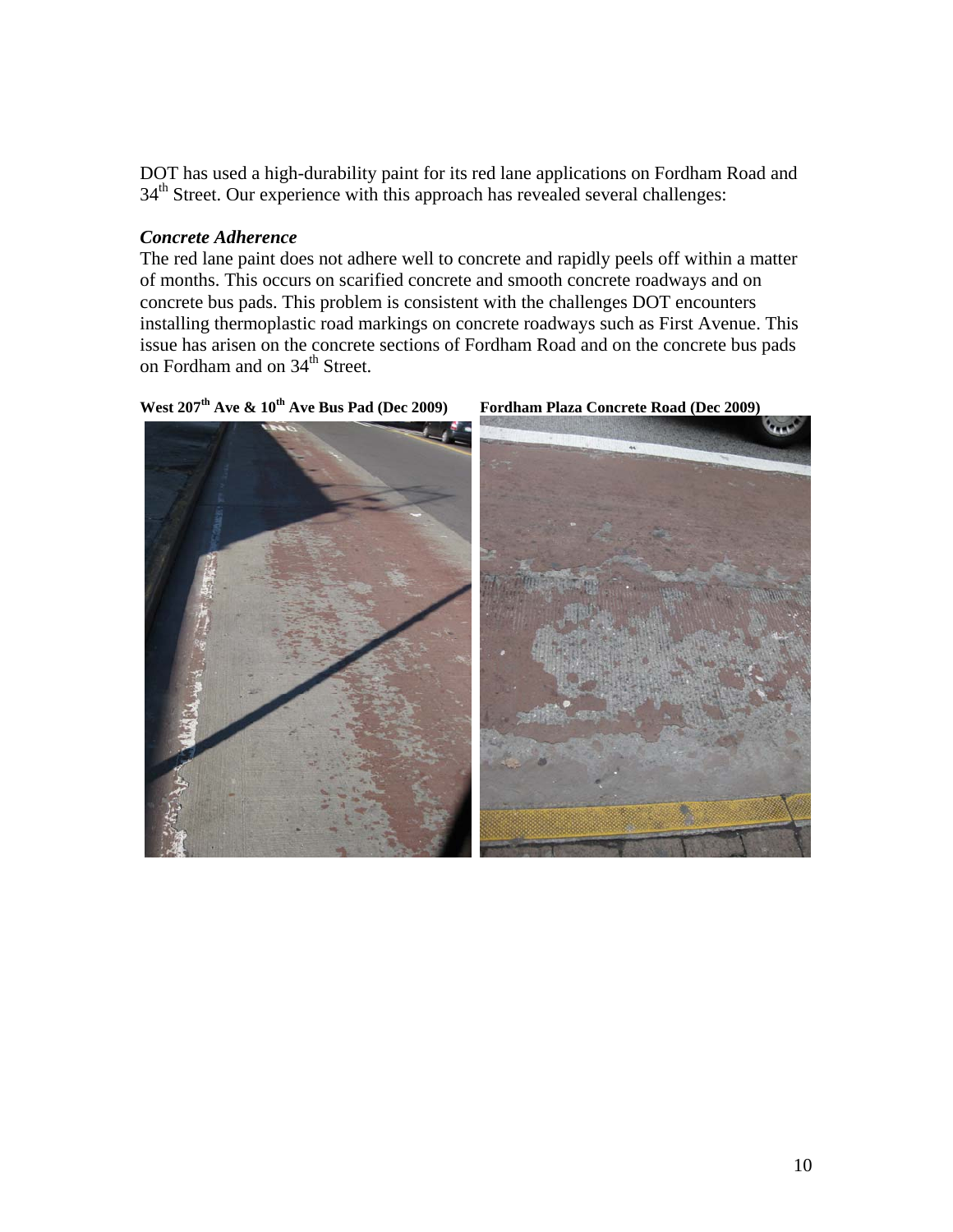#### *Existing Asphalt Adherence*

The red lane paint does not adhere well to older asphalt—particularly asphalt that is cracked, patched, or uneven—and degrades to a poor condition within a year. After a few months, the treatment is still visibly red, but is often aesthetically unpleasing with sections of peeling and discoloration (see below). Part of this problem may be due to the limited pre-treatment of the asphalt, which did not include power washing or crack repair.



**Fordham Rd. and Jerome Ave (Dec. 2009)**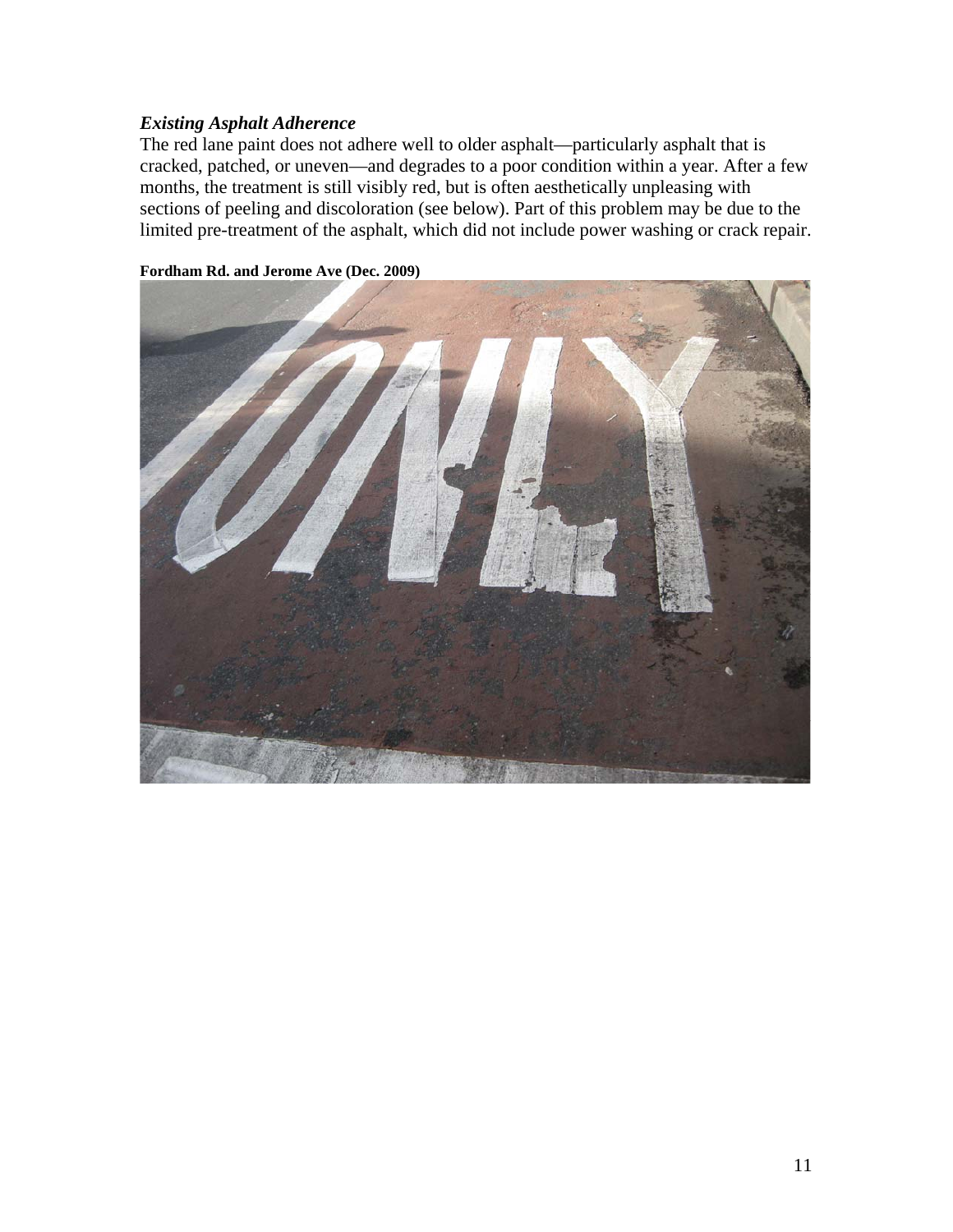#### *Station Area Deterioration*

The red paint is subject to particularly harsh wear and tear at bus stations, where buses stop and start and the surface is subject to prolonged heat exposure from bus engines. Bus station areas on both 34<sup>th</sup> Street and Fordham Road have deteriorated significantly faster than the non-station sections of the red lanes.



**34th Street and Seventh Ave. Penn Station EB Bus Stop (Dec. 2009)**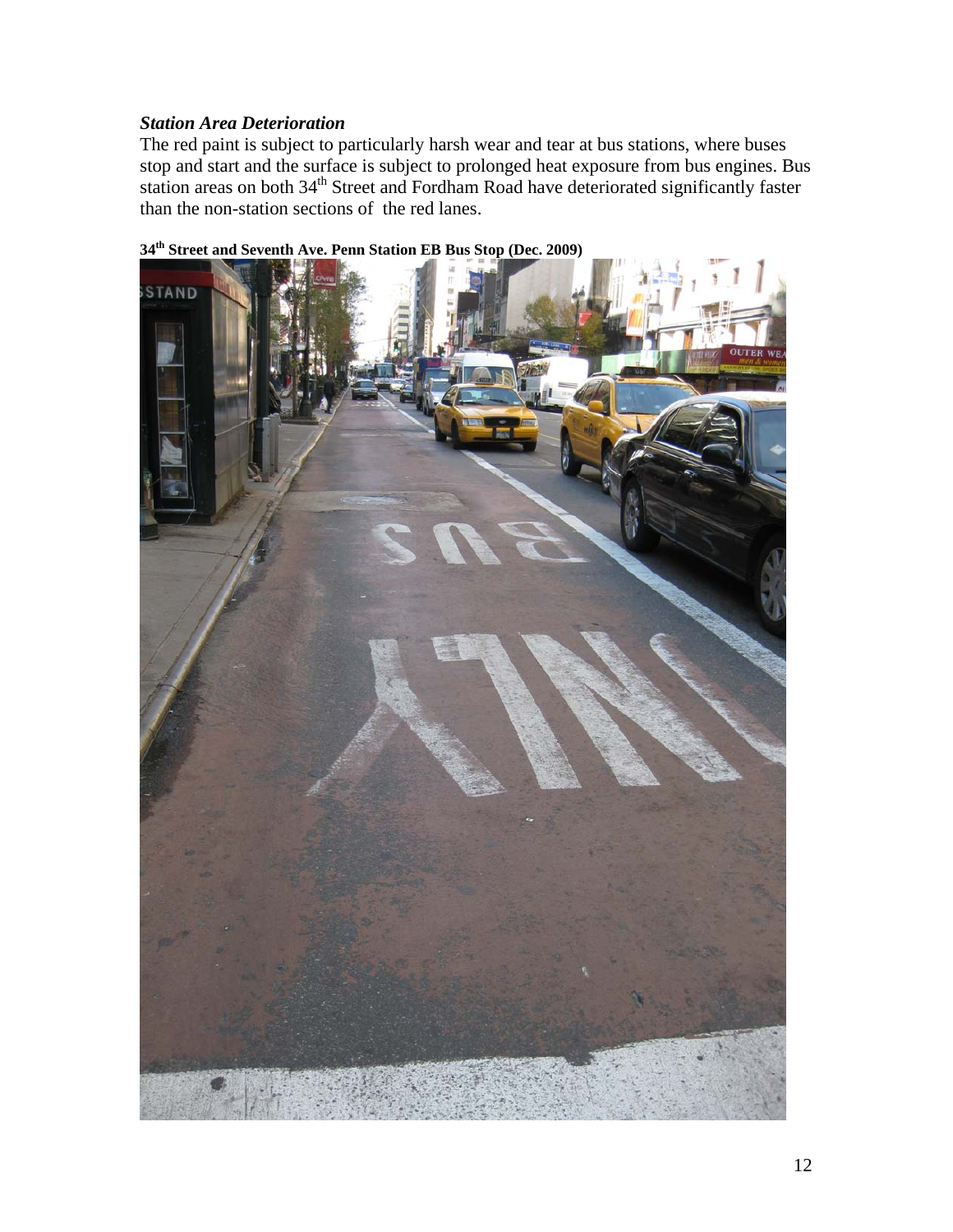#### *Curb Edge Deterioration*

Curbs are another problem area for the red paint treatment, as water flowing to gutters leads to a rapid peeling of the surface. The build up of dust and grime along the curb also fades the pigmentation of the curb area in comparison to the rest of the lane. Illegal curb dumping of waste, including cooking oil and other solvents, also accelerates red lane deterioration. Curb edge deterioration is evident along both the  $34<sup>th</sup>$  Street and Fordham Road lanes.

#### **34th Street bus lane (Dec 2009)**

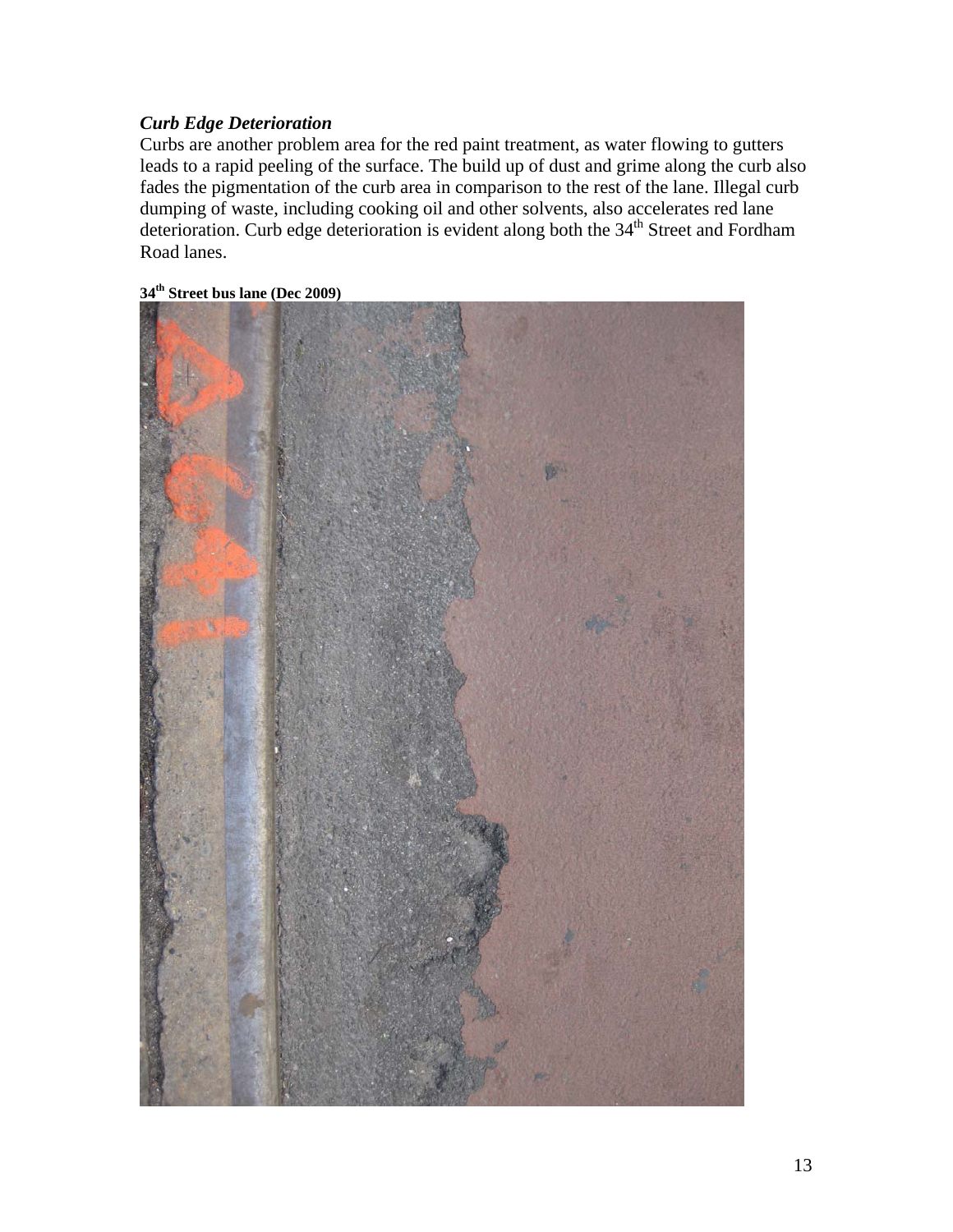#### *Dirty Look and Fading*

Even on lane sections that have demonstrated superior durability, such as the lanes along 34<sup>th</sup> Street, the red paint can develop a dirty appearance over time. Dirt, grease marks, gum, tire marks, and scrapes and scratches can give the red lanes a dingy look (see below). The  $34<sup>th</sup>$  Street red lanes have also begun to show signs of peeling, although to a far lesser extent than Fordham Road.

### **34th Street bus lane (Dec 2009)**

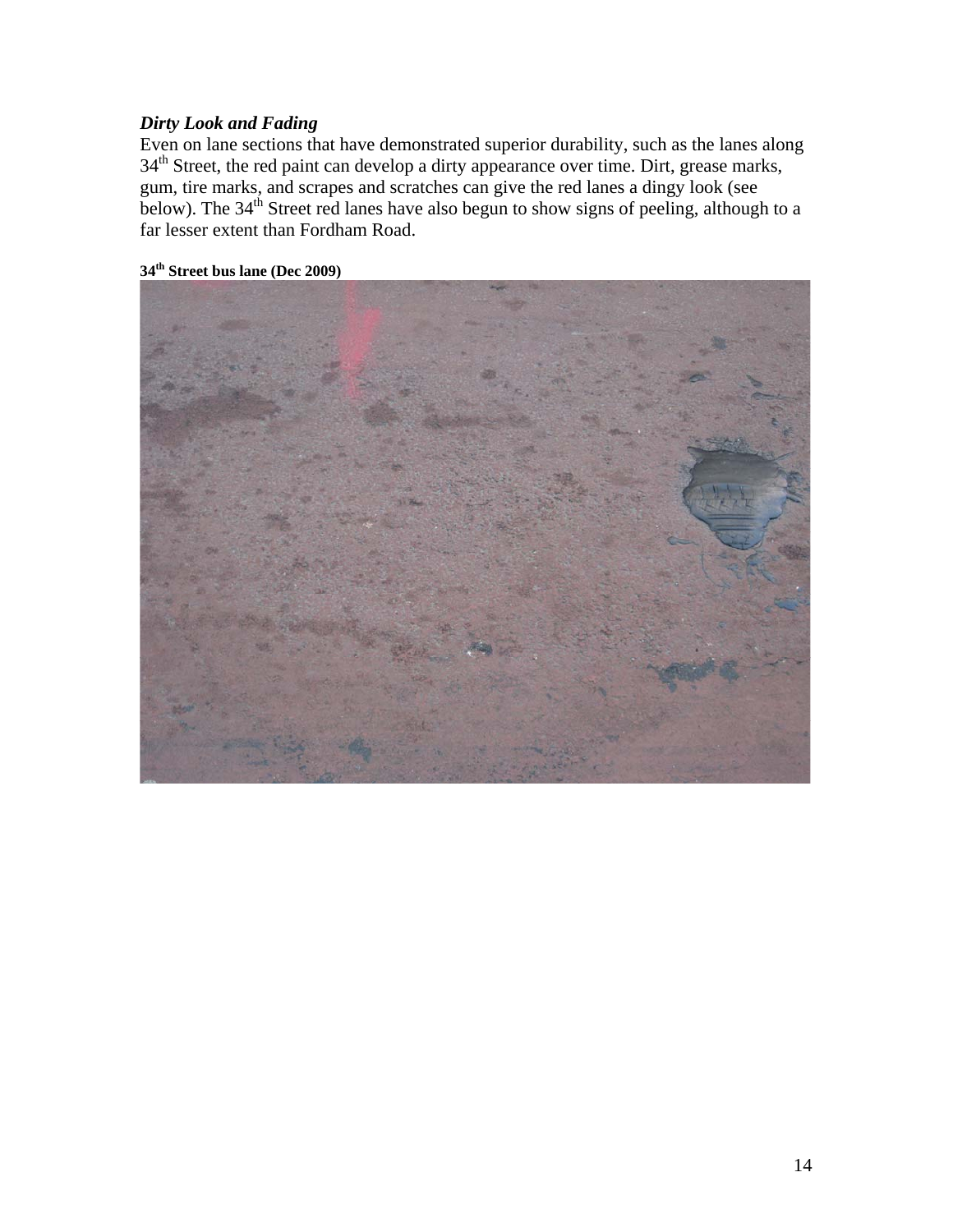#### *Utility Cut Matching*

Utility cuts are also a persistent challenge in maintaining a uniform look for the red lanes. In some cases, it appears contractors have not applied the required number of coats of paint, leading to rapid fading of the red lanes. In other cases, no restoration has been attempted at all.



**34th Street bus lane at Madison Ave – Faded ConEd resurfacing (Dec 2009)** 

**34th Street bus lane at Harold Square – Poorly patched utility cut (Dec 2009)** 

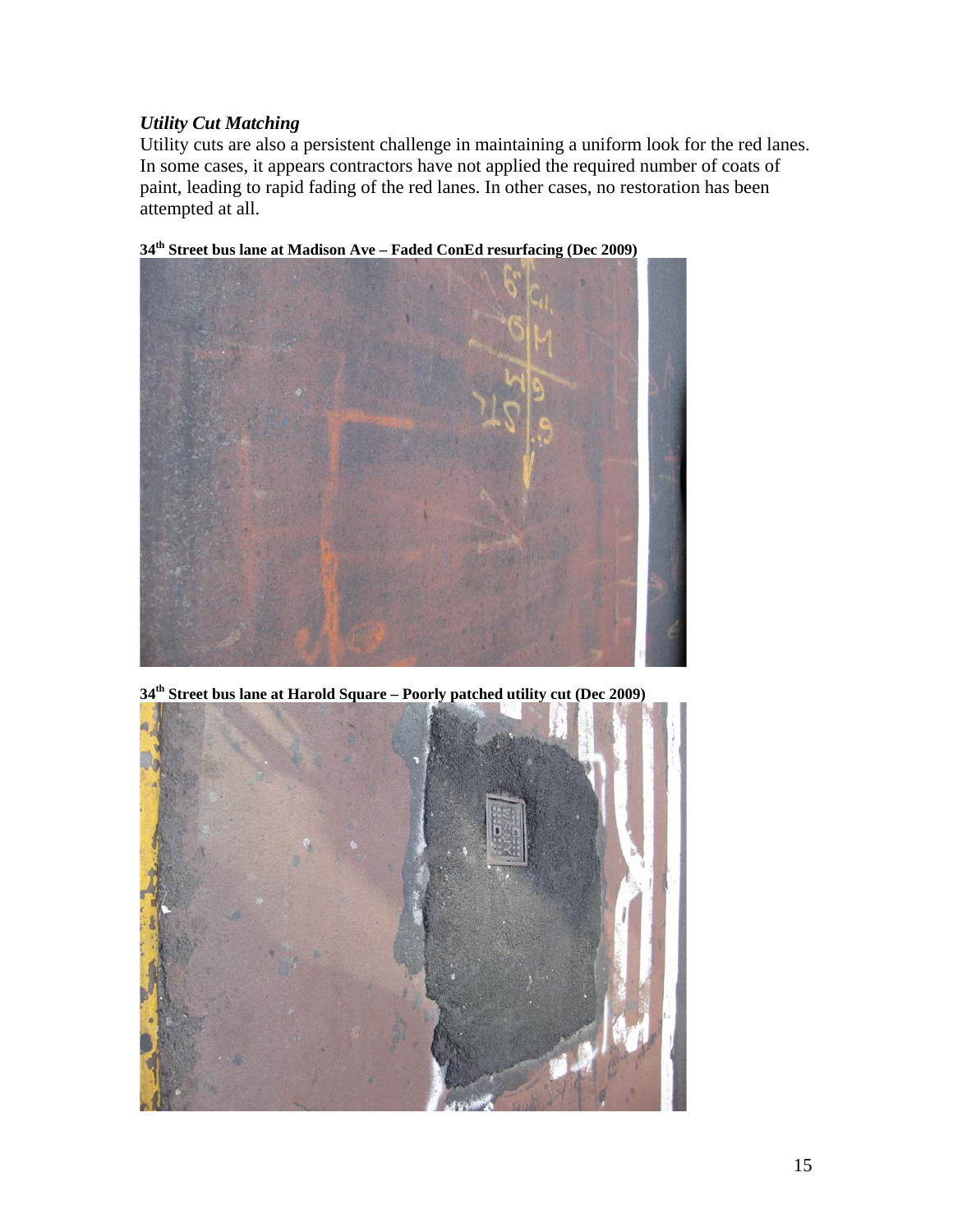# Appendix B: On-Site Release and Indemnification Form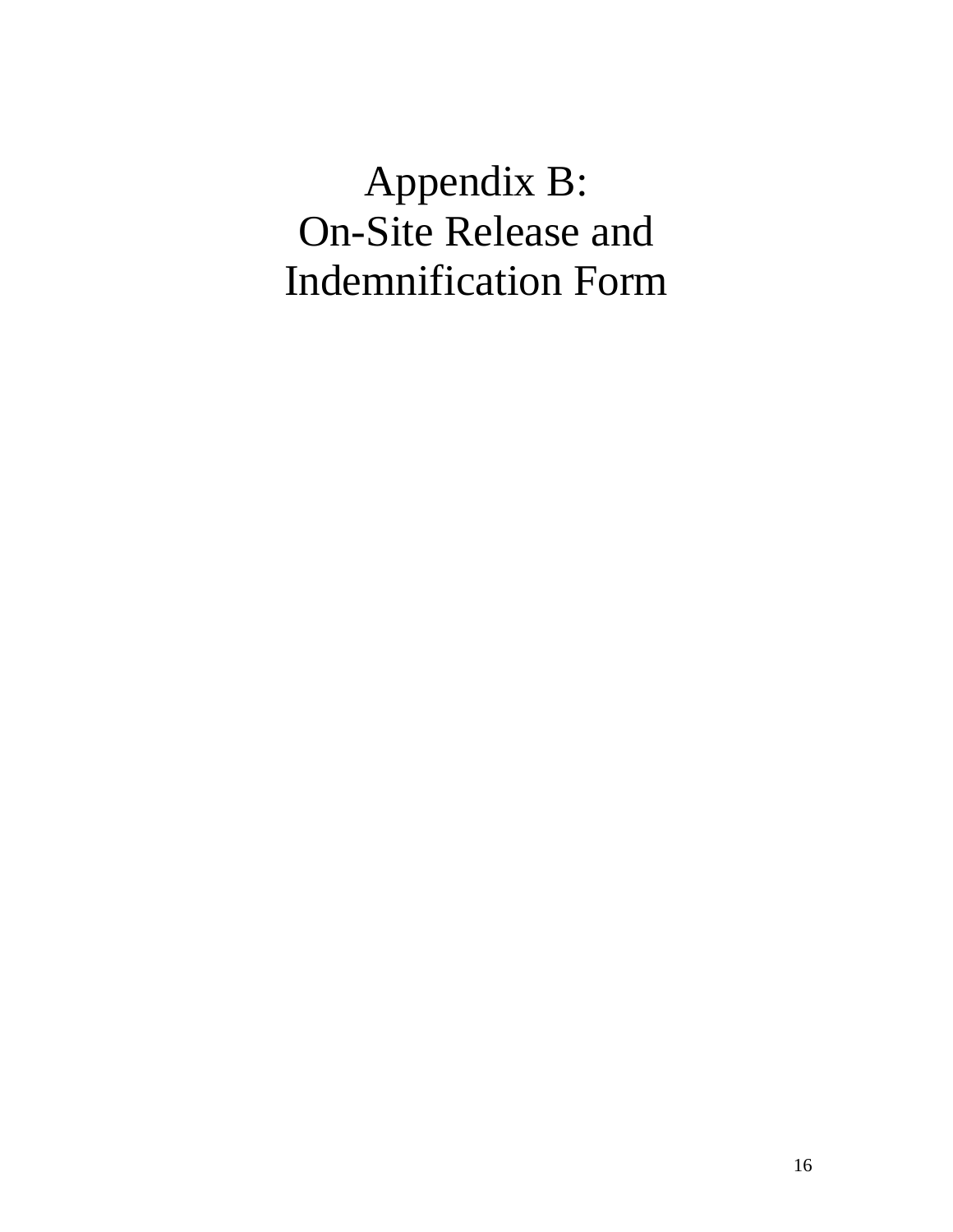#### **NEW YORK CITY DEPARTMENT OF TRANPORTATION**

#### **RELEASE**

I, \_\_\_\_\_\_\_\_\_\_\_\_\_\_\_\_\_\_\_\_\_\_\_\_\_\_\_\_\_\_\_\_\_\_\_\_\_\_\_\_\_\_\_\_\_\_\_ in consideration for the permission granted to me by the City of New York and the New York City Department of Transportation ("DOT"), to enter upon its property and/or premises located at any area designated by DOT for the purpose of conducting any work related to the field testing of the proposed bus lane treatments during the period of  $\Box$ , agree to the following:

risk.

1. To enter upon the aforementioned property and/or premises at my own

 2. To be fully liable for, indemnify, defend and hold harmless the City of New York and DOT, its officers, agents, servants, representatives employees, attorneys, consultants and independent contractors ("Indemnitees") from any and all liabilities, suits, obligations, fines, damages, penalties, claims, charges and expenses (including, without limitation, attorneys' fees and disbursements) ("Damages") that may be imposed upon or incurred by or asserted against any of the Indemnitees arising out of or related to my presence or the presence of my agents, representatives, servants, employees or independent contractors during the agreed upon time and for the agreed upon purpose whether or not such damages are due to the negligence of the City or otherwise; provided, however, that the foregoing liability and indemnity obligation shall not apply to any Damages to the extent arising out of any willful misconduct or gross negligence of the City, its officers, employees, servants, agents, attorneys, consultants or independent contractors. Further, it is a condition of this Agreement that the City assumes no liability for liabilities, suits, obligations, fines, damages, penalties, claims, costs, charges and expenses (including, without limitation, reasonable attorneys' fees and disbursements) to either Persons or property on account of the same, except as expressly provided herein..

 3. To forever release and discharge the City of New York and DOT, its officers, agents, servants, representatives or employees from any and all claims, demands, rights of action or causes of action, present or future, whether same be known or unknown, anticipated or unanticipated, resulting from my presence or the presence of my agents, representatives, servants, employees or independent contractors during the agreed upon time and for the agreed upon purpose.

 4. On behalf of myself, my heirs, executors or administrators, to forever refrain from instituting, prosecuting or maintaining any action, suit or proceeding, at law or otherwise against the City of New York and DOT, its agents, servants, representatives or employees based upon any injuries which I may suffer, including death or damages, both personal or to property, whether same be known or unknown, anticipated or unanticipated, resulting from my presence on the aforementioned property and/or premises during the agreed upon time and for the agreed upon purpose.